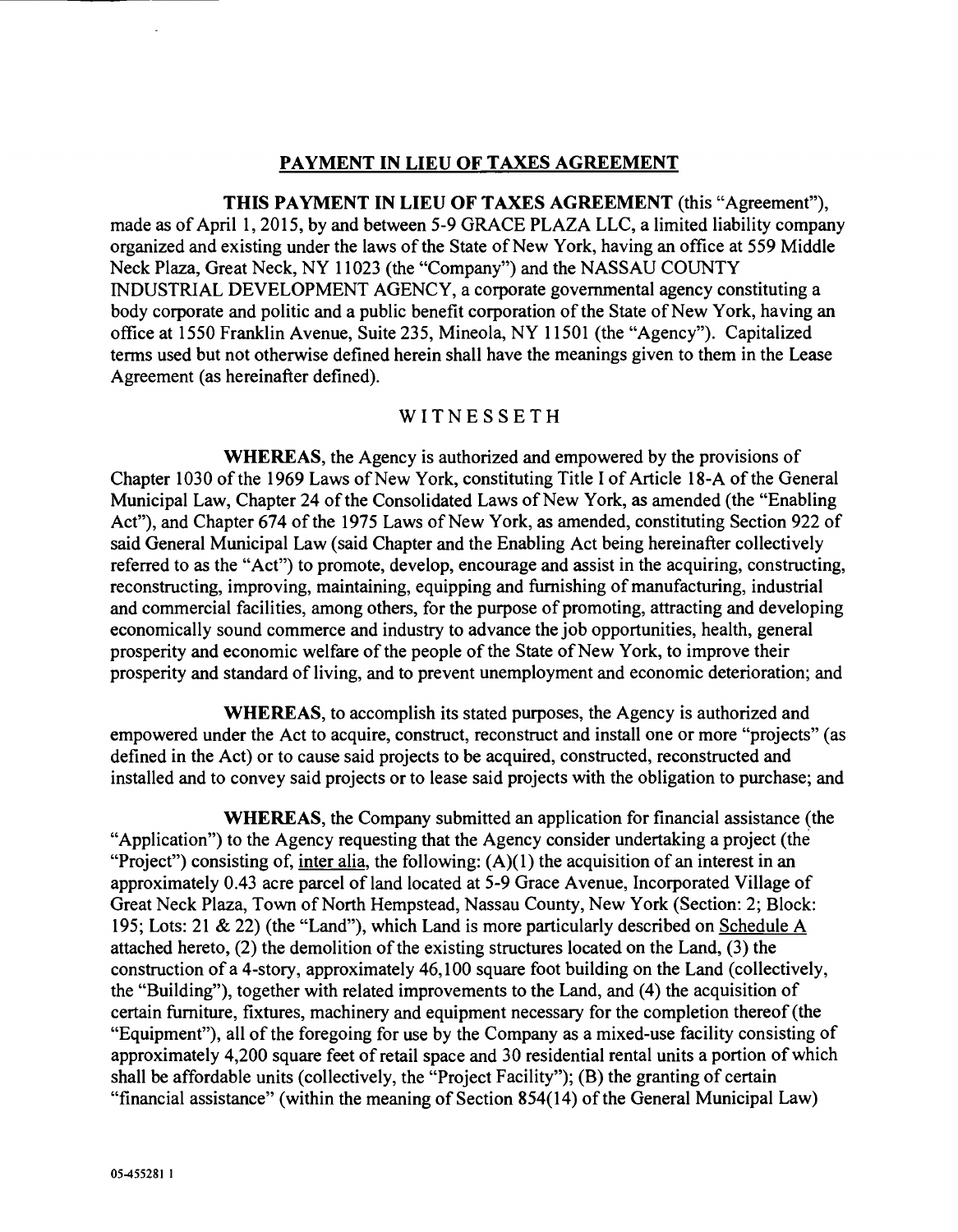with respect to the foregoing, in the form of potential exemptions or partial exemptions from real property taxes, mortgage recording taxes and sales and use taxes (collectively, the "Financial Assistance"); and (C) the lease (with an obligation to purchase), license or sale of the Project Facility to the Company or such other entity as may be designated by the Company and agreed upon by the Agency; and

WHEREAS, the Company, which is the owner of fee title to the Land and the Building (collectively, the "Facility"), proposed that the Company be the sublessee of the Facility and the Agency has approved such proposal; and

WHEREAS, the Agency is or will be the holder of a leasehold interest in the Facility pursuant to a certain company lease agreement of even date herewith (as amended, modified, supplemented or restated from time to time, the "Company Lease"), between the Company and the Agency; and

WHEREAS, the Agency proposes to undertake the Project as an authorized project under the Act and to sublease its interest in the Facility to the Company pursuant to a Sublease Agreement of even date herewith between the Agency and the Company (as amended, modified, supplemented or restated from time to time, the "Lease Agreement"); and

WHEREAS, the payment and performance of the Company's obligations under this Agreement shall be secured by a Mortgage and Assignment of Leases and Rents of even date herewith (as amended, modified, supplemented or restated from time to time, the "PILOT Mortgage") from the Company and the Agency, as mortgagor, to the County of Nassau (the "PILOT Mortgagee"), its successors and assigns, as mortgagee, pursuant to which the Agency and the Company grant a first mortgage lien on the Facility to the PILOT Mortgagee; and

WHEREAS, under the present provisions of the Act and under the present Section 412-a of the Real Property Tax Law of the State of New York (the "RPTL"), the Agency is required to pay no taxes or assessments upon any of the property acquired by it or under its jurisdiction or supervision or under its control;

NOW, THEREFORE, in consideration of the premises and the payments, agreements, and covenants hereinafter contained, the Company and the Agency covenant and mutually agree as follows:

Section 1. Tax-Exempt Status of Facility.

A. Application. (1) The Company shall complete, and the Agency shall file, an application for tax exemption pursuant to Section 412-a of the RPTL (the "Application"). The Application shall be filed with the assessor for each of the various taxing entities having jurisdiction over the Facility, including, without limitation, the County of Nassau (the "County") and each city, town, village and school district within which the Facility is located (such taxing entities, and any successors thereto, being hereinafter collectively referred to as the "Taxing Entities" and each individually as a "Taxing Entity "). The Facility shall not be entitled to exempt status on the tax rolls of any Taxing Entity until the beginning of the first fiscal tax year of such Taxing Entity following the first taxable status date of such Taxing Entity occurring subsequent to the last to occur of (i) the Agency becoming the holder of a leasehold interest in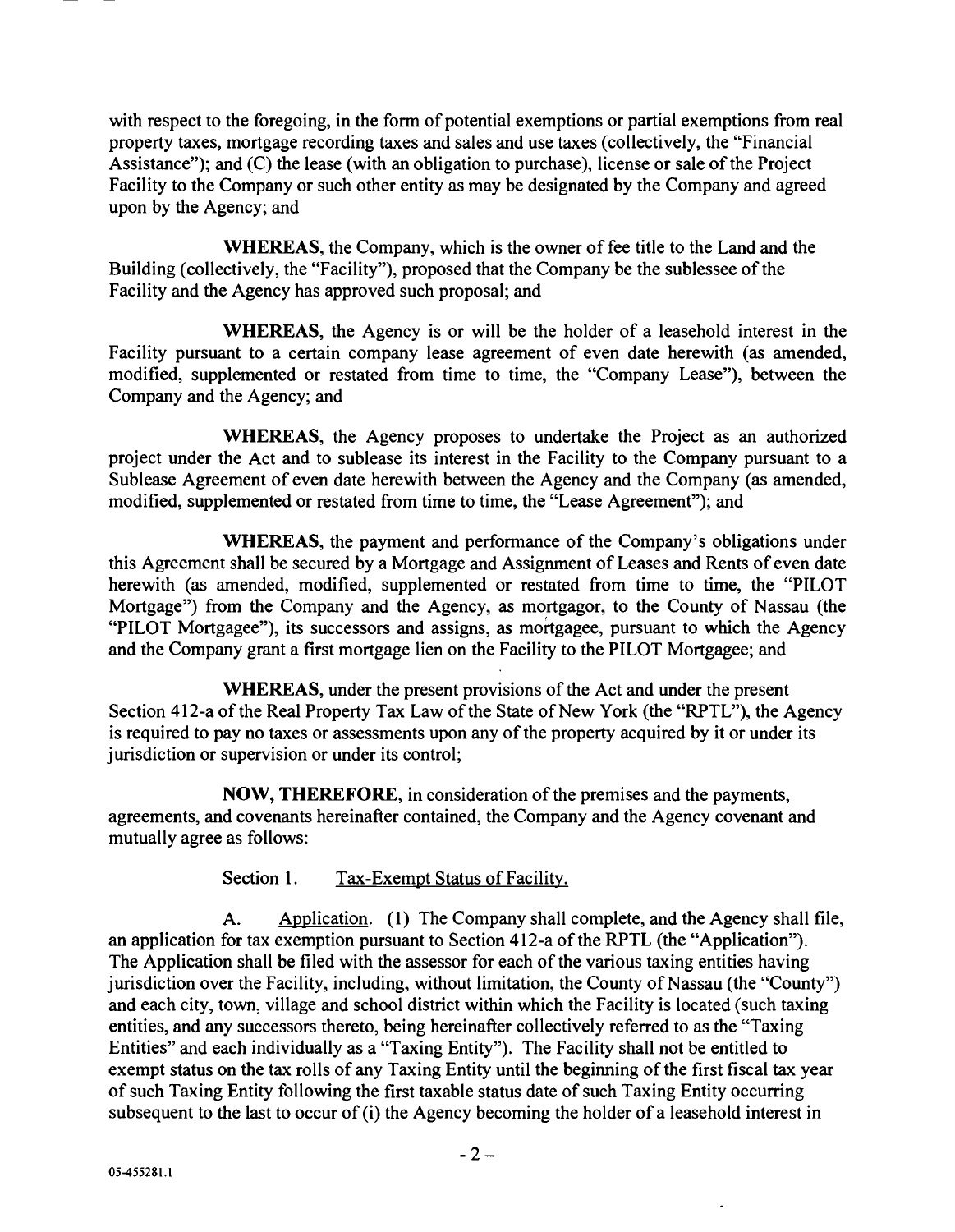the Facility, (ii) the filing by the Agency of the appropriate Application for tax exemption, and (iii) the acceptance of such Application by the appropriate tax assessor(s) (such date, the "PILOT Commencement Date").

(2) The Company hereby waives any claim or cause of action against the Agency, and releases the Agency from any liability to the Company, arising from any denial of an exemption from real property taxes and assessments, except to the extent that such denial results solely from the willful failure of the Agency, after demand by the Company, to file the completed Application for tax exemption as set forth in this Agreement.

B. Special Assessments. The parties hereto understand that the tax exemption extended to the Agency by Section 874 of the General Municipal Law of the State of New York and Section 412 -a of the RPTL may not entitle the Agency to exemption from special assessments and special ad valorem levies. Pursuant to the Lease Agreement and the other Transaction Documents, the Company will be required to pay all special assessments and special ad valorem levies levied and/or assessed against or with respect to the Facility, subject to Section  $2(B)(3)$  hereof.

C. Other Charges. If any taxes, assessments, service charges or other governmental charges become payable by the Company or the Agency on the Facility or the rental paid pursuant to the Lease Agreement or the occupancy of or any interest of the Company or the Agency in the Facility or any part thereof or any personal property used in connection with the business conducted and located therein, the amount of any such taxes, assessments or charges shall be paid by the Company as and when due. Furthermore, water charges, sewer rentals, sewage treatment charges, solid waste charges and any other charges in the nature of utility charges shall be paid as and when due directly by the Company and shall not be credited against nor be affected in any manner by any payment in lieu of real property taxes and assessments in any year and shall be computed pursuant to the formula adopted by the relevant Taxing Entity.

Section 2. Payments.

A. Tax Payments. Prior to the PILOT Commencement Date, the applicable real property taxes and assessments levied and/or assessed against or with respect to the Facility shall be payable in full by the Company to the applicable Taxing Entity as if the Agency were not the holder of a leasehold interest in the Facility or otherwise involved in the Project.

B. PILOT Payments. (1) From the PILOT Commencement Date through and including the last day of the fifteenth (15th) fiscal tax year thereafter (such date, the "Abatement Expiration Date" and such period, the "Term "), the Company shall make payments in lieu of real property taxes and assessments levied and/or assessed by the Taxing Entities against the Facility as set forth on Schedule B hereto, subject to the provisions of Section 2(B)(3) hereof

The payments in lieu of real property taxes and assessments levied and/or assessed by the Taxing Entities against the Facility pursuant to clause (1) above are referred to herein as the "PILOT Payments."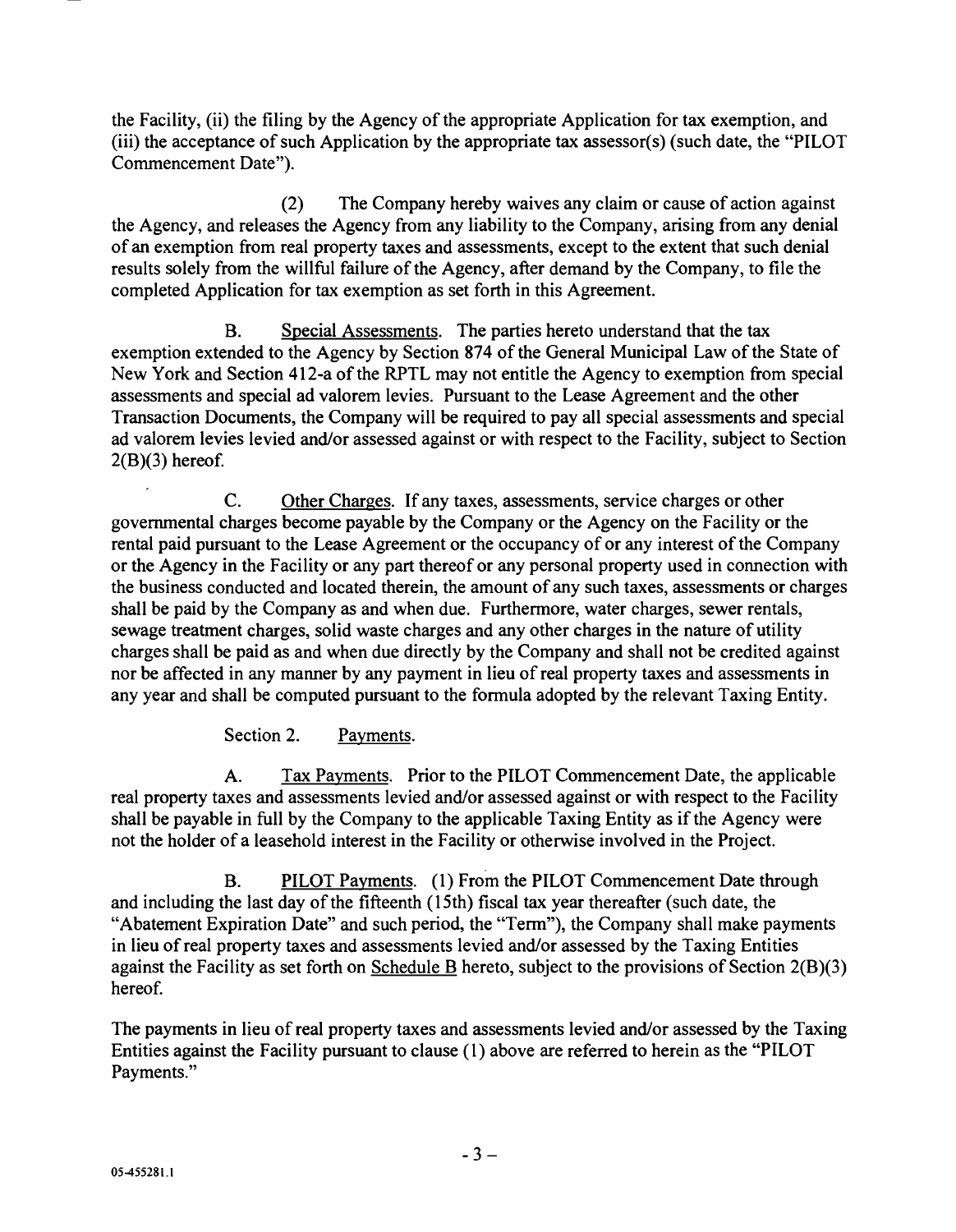(2) From and after the Abatement Expiration Date, and until the Agency's interest in the Facility is conveyed to the Company pursuant to the terms of the Lease Agreement and the Facility has been returned to the tax rolls as fully taxable property, the Company shall make PILOT Payments equal to one hundred percent (100%) of the amount of real property taxes and assessments that would have been levied and/or assessed against or with respect to the Facility as if the Facility were owned by the Company and the Agency were not otherwise involved in the Project.

"PILOT Obligations" shall mean all amounts required to be paid by the Company under this Agreement, including, without limitation, those amounts set forth in Sections 2(A) and 2(B) hereof.

(3) Any provision of this Agreement to the contrary notwithstanding, the amount of PILOT Payments set forth in Section 2(B)(I) hereof for each fiscal tax year through the Abatement Expiration Date, shall be reduced (but not below \$0) by the amount, if any, of special assessments and special ad valorem levies assessed against or levied upon the Facility for such fiscal tax year (collectively, "Special Assessments "), whether by the Nassau County Tax Assessor's Office or otherwise, which Special Assessments would otherwise be payable by the Company pursuant to this Agreement. The amount of any such reduction of a PILOT Payment shall be set forth on the applicable PILOT bill issued with respect to such fiscal tax year, if any, but the failure of the Company to receive such bill shall in no event affect the Company's obligation to pay such PILOT Payment. In the event that (i) the amount of Special Assessments for a particular fiscal tax year exceeds the amount of the PILOT Payment for such fiscal tax year (such excess is hereinafter referred to as an "SA Credit"), or (ii) the amount of PILOT Payments for a particular fiscal tax year are not reduced by the amount of Special Assessments for such fiscal tax year (the amount of such Special Assessments is hereinafter referred to as an "SA Reduction"), then the amount of such SA Credit or SA Reduction, as the case may be, shall be carried over as a credit for the following fiscal tax year(s); provided, however, that if there is an unused SA Credit at the end of the Term of this Agreement, then the Company shall not be entitled to (a) take such SA Credit against any further payments hereunder or against real property taxes assessed against the Facility, or (b) an extension of the Term of this Agreement.

C. Payments. (1) Amounts due and payable under this Agreement shall be payable to the Treasurer of the County of Nassau (the "Treasurer"), One West Street, 1st floor, Mineola, NY 11501, or at such other address as the Treasurer may notify the Company of in writing.

(2) All PILOT Payments hereunder shall be allocated among the affected tax jurisdictions in proportion to the amount of real property and other taxes and assessments that would have been received by each Taxing Entity had the Project not been tax exempt due to the status of the Agency.

D. Due Dates; Interest; and Penalties. (1) The Company may be billed for PILOT Payments as if the Facility were on the tax rolls at the time when taxes for each Taxing Entity are due.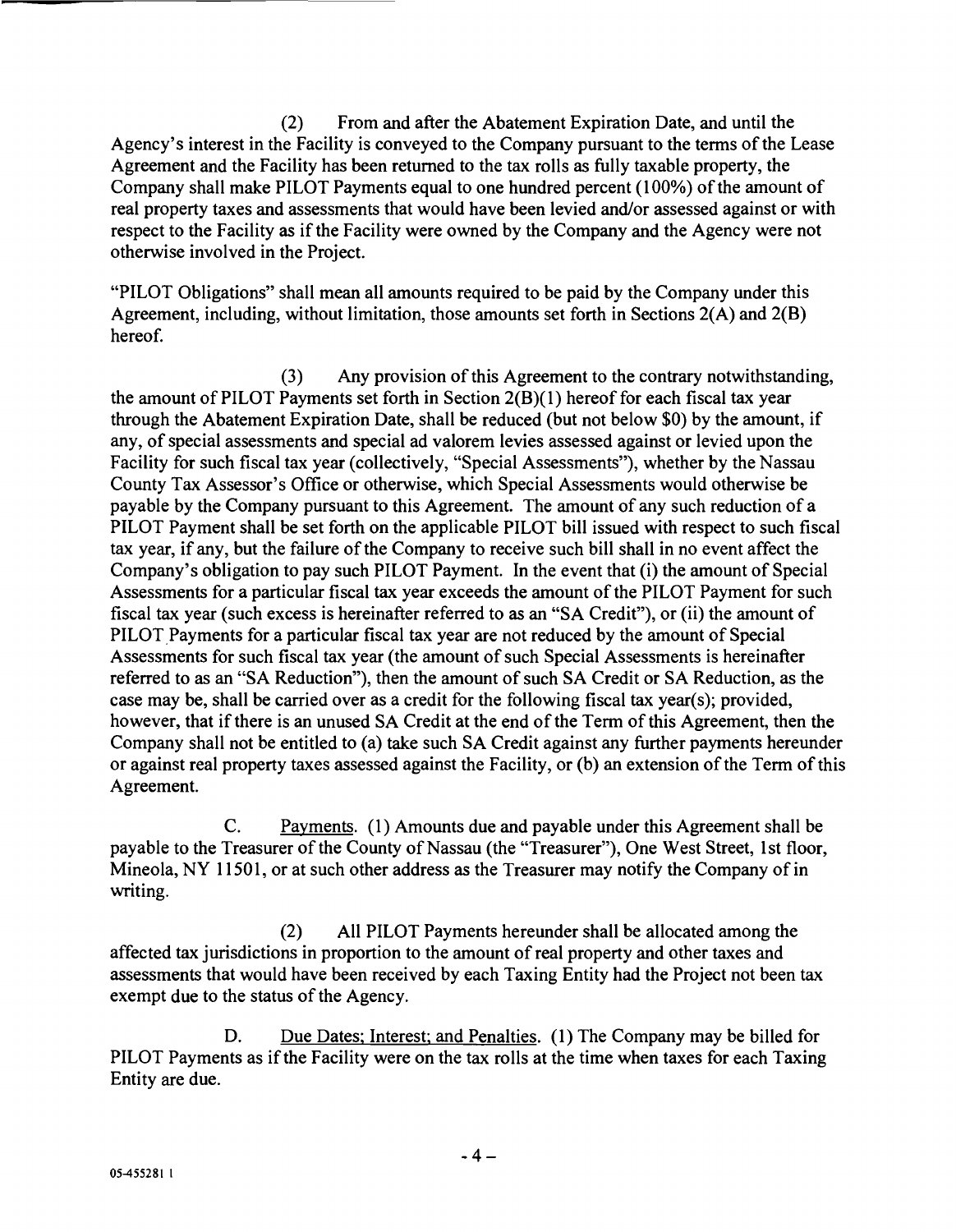(2) If any payment required under this Agreement is not made on or before the due date thereof, such payment shall be delinquent and the unpaid amount(s) shall accrue interest (and penalties) at the rates applicable to late payments of taxes for the respective Taxing Entities and as further provided in the General Municipal Law, including Section 874(5) thereof, which currently provides for a late charge equal to the greater of (a) five  $(5%)$  percent of the unpaid amount for the first month, and for each month, or part thereof, that the payment is delinquent beyond the first month, an additional late charge equal to one (1%) percent per month of the total amount payable; and (b) the late charge applicable from time to time to real property tax levies and assessments that are not paid when due. The Company shall pay all such late charges, interest and penalties when due.

(3) Anything contained in this subparagraph to the contrary notwithstanding, the Company shall have the obligation to make all payments of PILOT Obligations (other than payments of penalties, if any), in (a) two equal semi -annual installments on or prior to the date which is five (5) Business Days prior to January 1 and July 1 for the General Tax portion of the PILOT Obligations, (b) two equal semi -annual installments on or prior to the date which is five (5) Business Days prior to April 1 and October 1 for the School Tax portion of the PILOT Obligations, and (c) two equal semi -annual installments on or prior to the date which is five (5) Business Days prior to March 1 and September 1 for the Village Tax portion of the PILOT Obligations, as applicable, of each year of the term of the Lease Agreement or on such other due dates as may be established by the Agency or the Treasurer from time to time during the term of the Lease Agreement.

E. Partial Sale; Transferee's Obligation; Apportionment of Reduction to Local Taxing Entities. During the Term of this Agreement, in the event that the Agency's interest in the Facility, or any portion thereof or interest therein, is sold, transferred, assigned or otherwise disposed of by the Agency in accordance with the Lease Agreement, the transferees thereof will thereafter pay the real property taxes and assessments on such Land and the Building and any Additional Facilities (as hereinafter defined) located on the Land, or on such portion of the Land, that was sold, transferred, assigned or otherwise disposed of, as may be required by applicable law.

F. Sale; Company's Obligation. In the event that the Agency sells, transfers, assigns or otherwise disposes of its interest in the Facility to any party other than the Company, the Company's obligation for PILOT Obligations shall be prorated to the date of the closing of the transaction and thereupon all obligations of the Company for payment of PILOT Obligations shall cease, but the Agency shall take such steps with the transferee or assignee other than the Company to assure that each of the Taxing Entities shall suffer no loss of revenue until the Facility can be placed back on the tax rolls as fully taxable real property and taxes levied and billed therefor.

Section 3. Effective Date: Duration of Agreement. This Agreement shall become effective upon the execution and delivery of the Lease Agreement by the Company and the Agency and this Agreement by the Company and the Agency and shall continue in effect until the earlier of (i) the termination of this Agreement pursuant to the terms of the Lease Agreement or of this Agreement, or (ii) the date on which the Company Lease and the Lease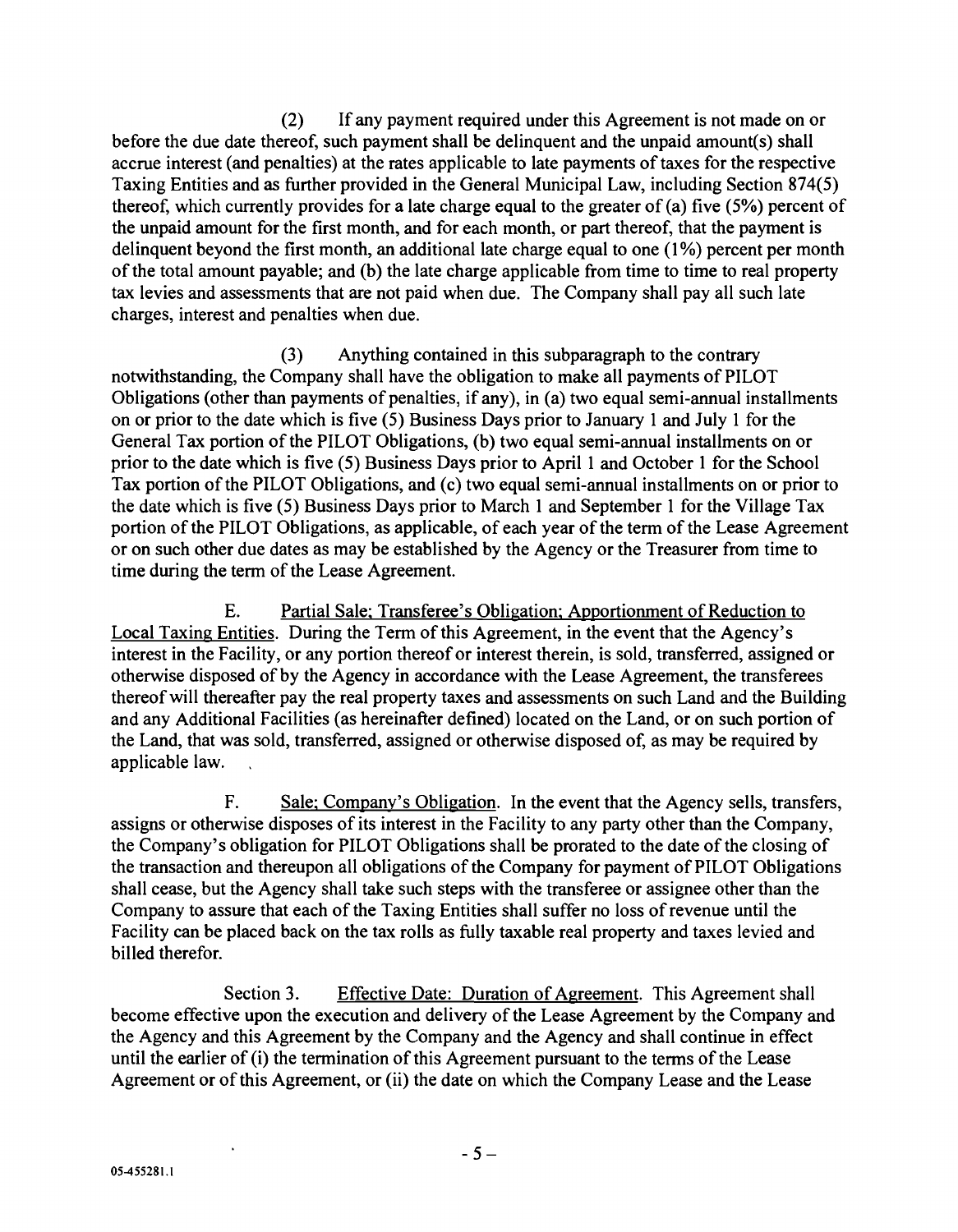Agreement are terminated pursuant to the Lease Agreement or this Agreement and the Facility has been placed back on the tax rolls as taxable property.

Section 4. Events of Default. The following shall constitute an "Event of Default" under this Agreement:

A. Failure by the Company to make any payment specified herein and the continuance of such failure for a period of ten (10) days after receipt by the Company of written notice from the Agency, the County and/or any Taxing Entity.

B. Failure by the Company to comply with or perform any provision of this Agreement other than the payment provisions hereof and the continuance of such failure for a period of fifteen (15) days after receipt by the Company of written notice thereof from the Agency.

C. An Event of Default under the Company Lease, the Lease Agreement or any other agreement between the Agency and the Company.

If the Company fails to make any payments pursuant to this Agreement when due, the amount or amounts so in default shall continue as an obligation of the Company until fully paid.

Upon the occurrence and during the continuance of an Event of Default hereunder, the Company shall be required to make PILOT Payments as if the Facility were owned by the Company and the Agency was not otherwise involved in the Project, such amounts to commence to be paid for the period subsequent to the date it is determined by the Agency that there is an Event of Default hereunder. In such event, the tax rate, interest and penalties shall be those then in effect in the Taxing Entities in which the Facility is located.

Upon the occurrence and continuance of an Event of Default hereunder, (i) the Agency shall be entitled to sue to enforce any provision of this Agreement and to recover the payments of PILOT Obligations in default from the Company, together with all the costs and expenses of the Agency, its successors or assigns, paid or incurred in such recovery (including court costs and attorneys' fees and expenses) and interest at the rate charged by the respective Taxing Entities on overdue payments of taxes, and (ii) the Agency shall have the right to terminate the Company Lease and the Lease Agreement at any time, and the Company shall accept such termination and any tender of reconveyance from the Agency of its interest in the Facility.

The Agency, in enforcing payment by the Company of the PILOT Obligations, may take whatever action and exercise any or all of the rights and remedies specified in this Agreement or any other remedy provided by law.

Each and every Event of Default shall give rise to a separate cause of action hereunder, and separate suits may be brought hereunder as each cause of action arises.

No delay or omission in exercising any right or power accruing upon the occurrence of any Event of Default hereunder shall impair any such right or power or shall be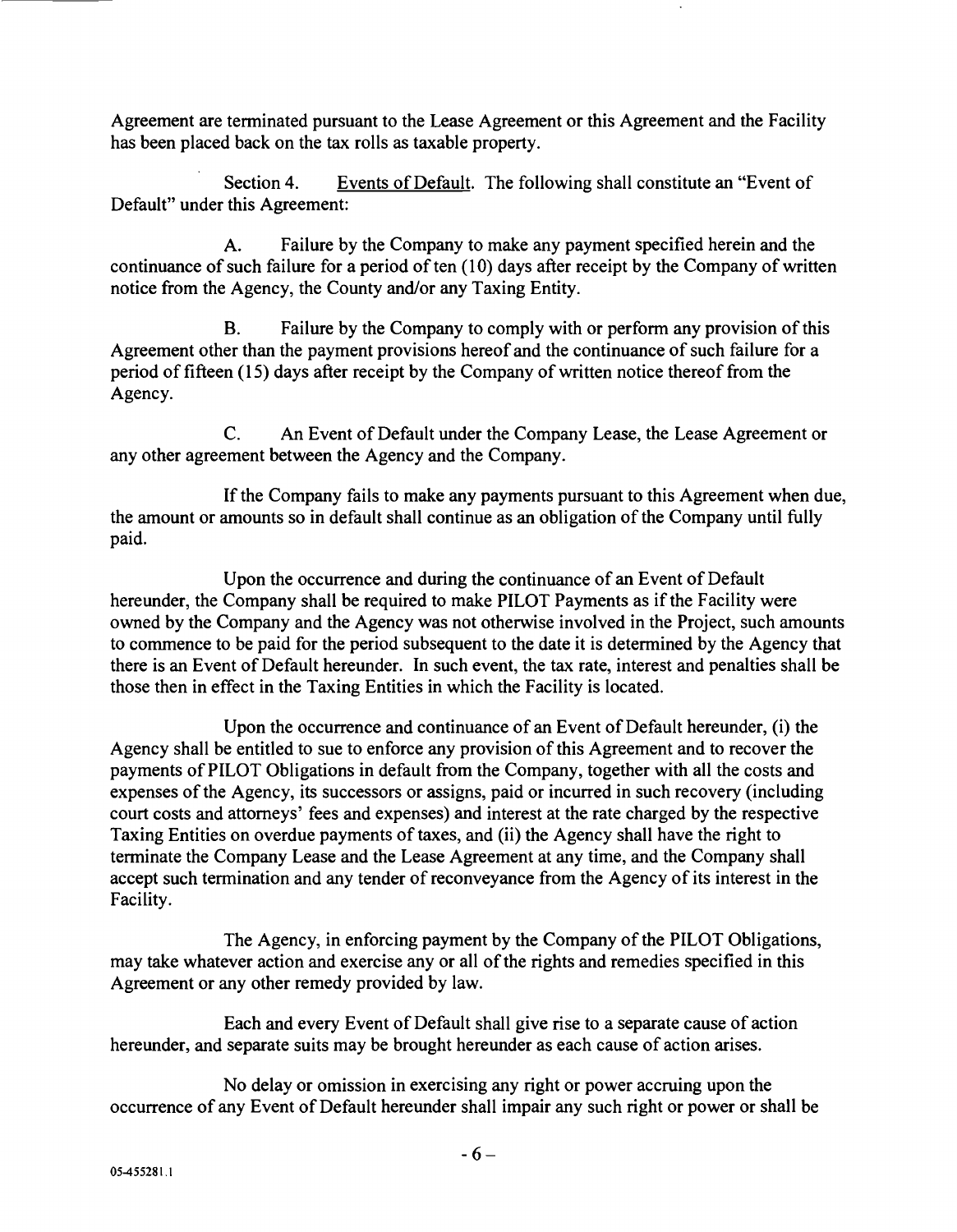construed to be a waiver thereof, but any such right or power may be exercised from time to time and as often as may be deemed expedient. Further, no payment by the Agency or receipt by the Agency or a Taxing Entity of a lesser amount than the correct amount or manner of payment due hereunder shall be deemed to be other than a payment on account, nor shall any endorsement or statement on any check or any letter accompanying any check or payment be deemed to effect or evidence an accord and satisfaction, and the Agency and/or any Taxing Entity may accept any check or payment as made without prejudice to the right to recover the balance or pursue any other remedy in this Agreement or otherwise provided at law or in equity.

In no event shall the Agency be liable to any of the Taxing Entities for the payments specified herein, whether or not the Company makes such payments. The Company hereby agrees to indemnify, defend (with counsel selected by the Agency) and hold harmless the Agency and its officers, members, agents (other than the Company), attorneys, servants and employees, past, present and future, against any such liability for such payments and against all penalties, interest, and other charges resulting from the delinquency of such payments.

The Agency and the Company hereby acknowledge the right of the County, as beneficiary of this Agreement (on behalf of itself and all other Taxing Entities), to pursue any appropriate remedies, including an action or proceeding in the courts, to recover directly from the Company any payments of PILOT Obligations in default hereunder and/or to exercise its rights and remedies under the PILOT Mortgage. The Company shall promptly notify the Agency of any action or proceeding brought, or other measure taken, by a Taxing Entity to recover such payments in default hereunder. It is understood that the right of any Taxing Entity herein acknowledged is in addition to, and shall not impair, the Agency's own rights arising from a breach of this Agreement.

In the event that any interest in and to the Facility is conveyed by the Company or title to the Facility is conveyed by the Company to any other party prior to expiration of the term of the Lease Agreement (other than transfers expressly permitted under the Lease Agreement or otherwise consented to by the Agency), this Agreement shall, at the option of the Agency, become null and void and any remaining tax abatement hereunder shall be canceled.

The rights, powers and remedies of the Agency and the County under this Agreement shall be cumulative and not exclusive of any other right, power or remedy which the Agency or the County may have against the Company pursuant to this Agreement or the other Transaction Documents, or existing at law or in equity or otherwise. The respective rights, powers and remedies of the Agency and the County hereunder may be pursued singly, concurrently or otherwise, at such time and in such order as the Agency or the County may determine in its sole discretion. No delay or omission to exercise any remedy, right or power accruing upon an Event of Default shall impair any such remedy, right or power or shall be construed as a waiver thereof, but any such remedy, right or power may be exercised from time to time and as often as may be deemed expedient. A waiver of one Event of Default with respect to the Company shall not be construed to be a waiver of any subsequent Event of Default by the Company or to impair any remedy, right or power consequent thereon.

Section 5. Additional Facilities. If any structural additions or change in use shall be made to the buildings or other improvements included in the Facility subsequent to the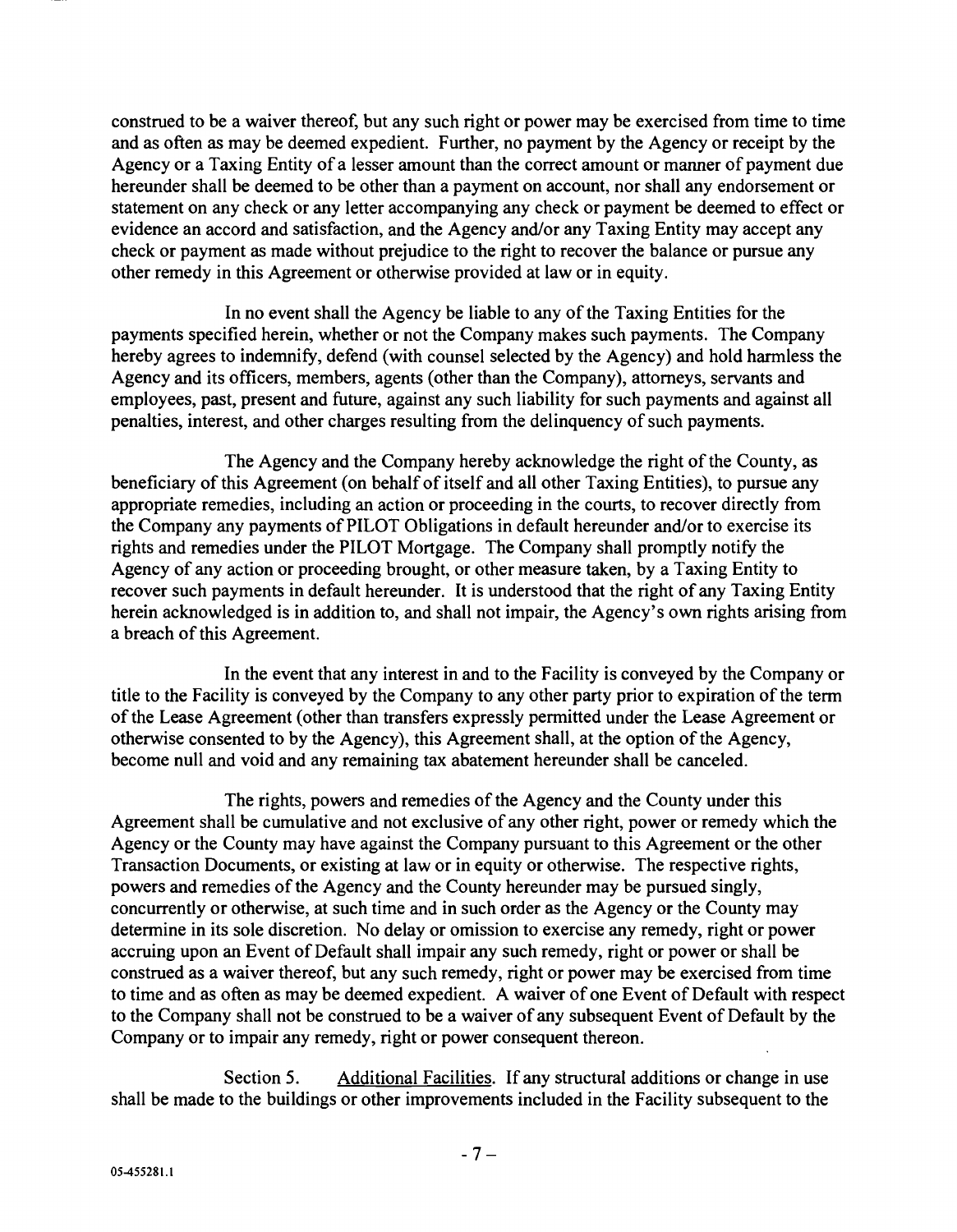date hereof (other than the initial construction of the Building as part of the Project), or if any additional buildings or improvements shall be constructed on the Land other than the Building (such change of use, new structures, structural additions, buildings and improvements being referred to hereinafter as "Additional Facilities"), the Company agrees to increase its PILOT Obligations hereunder in an amount, as determined by the Agency or a tax assessor selected by the Agency, equal to the increased tax payments, if any, that would have been payable on such increase if this Agreement were not in effect. Nothing herein shall constitute the Agency's consent to the construction of any such additions or additional buildings or improvements or to such change of use.

Section 6. Change of Law. In the event the Facility, or any part thereof, is declared to be subject to taxation for real property taxes or assessments by an amendment to the Act, other legislative change or a final judgment of a court of competent jurisdiction, the obligations of the Company hereunder shall, to such extent, be null and void. If the Company has already paid any amounts under this Agreement for any period that the Company is required to pay taxes or assessments because of such amendment, legislative or final judgment (collectively, "Prior Payments "), then the Company shall look to the Taxing Authorities for repayment of the Prior Payments or a credit in the amount of the Prior Payments against taxes payable to the relevant Taxing Entity but in no event shall the Company look to the Agency for a refund of the Prior Payments.

Section 7. Waiver of Tax Exemption. The Company, in recognition of the benefits provided under this Agreement, and for so long as the Lease Agreement is in effect, hereby expressly waives any rights it may have for any exemption under Section 485 -b of the RPTL or any other exemption under any other law or regulation (except, however, for the exemption provided under Article 18 -A of the General Municipal Law) with respect to the Facility.

The Company, in recognition of the benefits provided under this Agreement and the Lease Agreement, hereby expressly waives the right to institute judicial or other review of an assessment of the real property with respect to the Facility, whether pursuant to the provisions of Article 7 of the RPTL or other applicable law, as the same may be amended from time to time. In addition, the Company hereby represents and warrants that it has stipulated to the discontinuance (with prejudice) of all pending tax certiorari proceedings, if any, with respect to the Facility on or before the date hereof.

Section 8. Delivery of PILOT Statement. The Company shall deliver to the Comptroller of the County of Nassau, on or before the dates set forth for payment of the PILOT Obligations in Section 2 hereof, in each year during the term of the Lease Agreement, a verified statement setting forth the amount of such payments and the dates of such payments.

Section 9. Limited Obligation. The obligations, covenants and agreements of the Agency hereunder shall not constitute or give rise to an obligation of the State of New York, the County, or any city, town, village or school district within which the Facility is located and neither the State of New York, the County, nor any such city, town, village or school district shall be liable thereon, and further, such obligations, covenants and agreements shall not constitute or give rise to a general obligation of the Agency.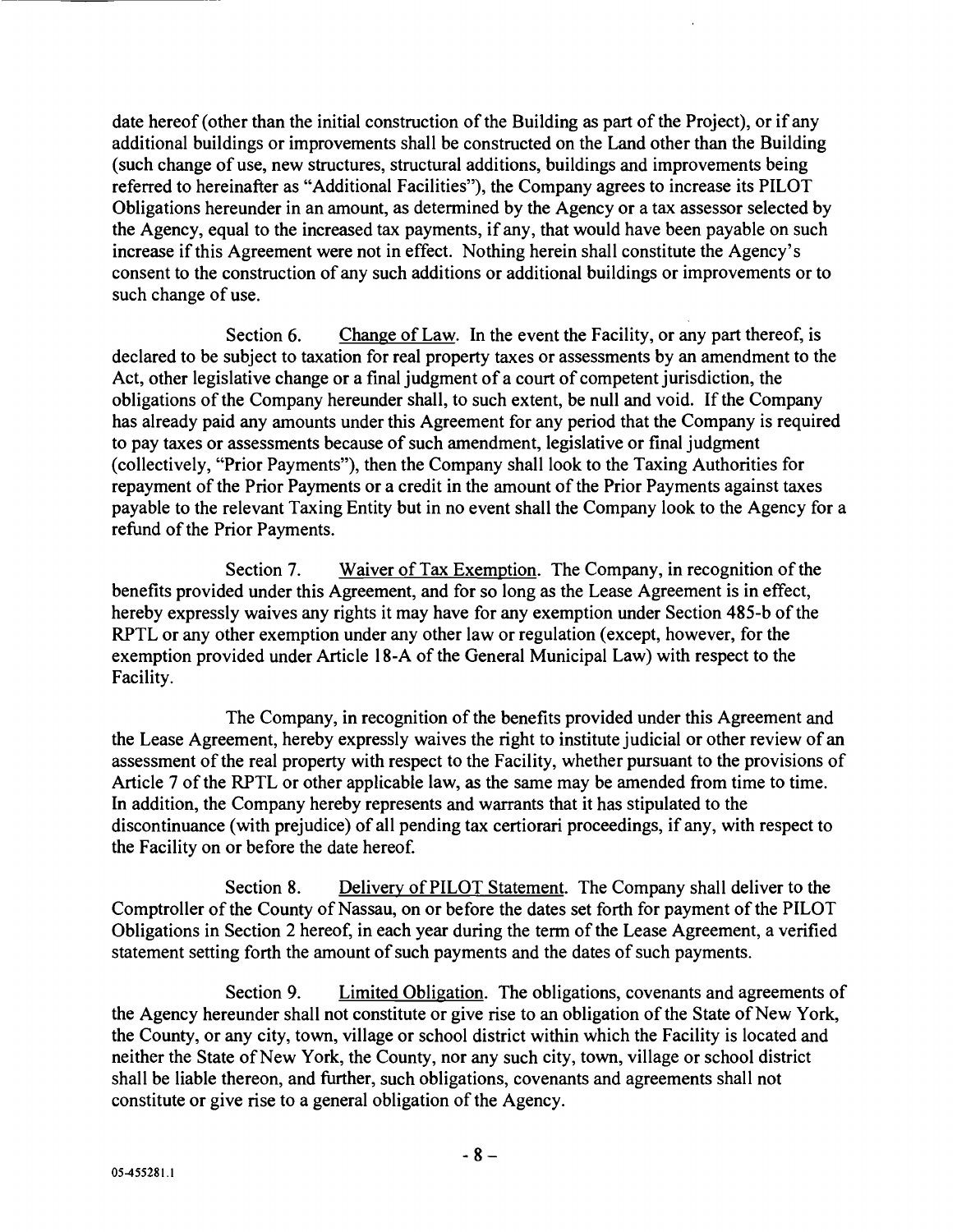Section 10. No Waiver. Failure by the Agency in any instance to insist upon the strict performance of any one or more of the obligations of the Company under this Agreement, or to exercise any election herein contained, shall in no manner be or be deemed to be a waiver by the Agency of any of the Company's defaults or breaches hereunder or of any of the rights and remedies of the Agency by reason of such defaults or breaches, or a waiver or relinquishment of any and all of the Company's obligations hereunder. No waiver, amendment, release or modification of this Agreement shall be established by conduct, custom or course of dealing. Further, no payment by the Company or receipt by the Agency of a lesser amount than the correct amount or manner of payment due hereunder shall be deemed to be other than a payment on account, nor shall any endorsement or statement on any check or any letter accompanying any check or payment be deemed to effect or evidence an accord and satisfaction, and the Agency may accept any check or payments as made without prejudice to the right to recover the balance or pursue any other remedy in this Agreement or otherwise provided at law or in equity.

Section 11. Notices.

A. All notices, certificates and other communications hereunder shall be in writing and shall be sufficiently given and shall be deemed given on the earlier of (1) three (3) Business Days after being sent to the applicable address stated below by registered or certified mail, return receipt requested, or two (2) Business Days after being sent by nationally recognized overnight courier service, or (2) the date on which delivery is refused by the addressee, as evidenced by the affidavit of the Person who attempted to effect such delivery.

B. The addresses to which notices, certificates and other communications hereunder shall be delivered are as follows:

To the Agency:

Nassau County Industrial Development Agency 1550 Franklin Avenue, Suite 235 Mineola, NY 11501 Attention: Joseph J. Kearney, Executive Director

With a courtesy copy to:

Phillips Lytle LLP 1305 Franklin Avenue, 2nd floor Garden City, NY 11530 Attention: Paul V. O'Brien, Esq.

To the Company:

5 -9 Grace Plaza LLC 559 Middle Neck Plaza Great Neck, NY 11023 Attn: Hooshang Nematzadeh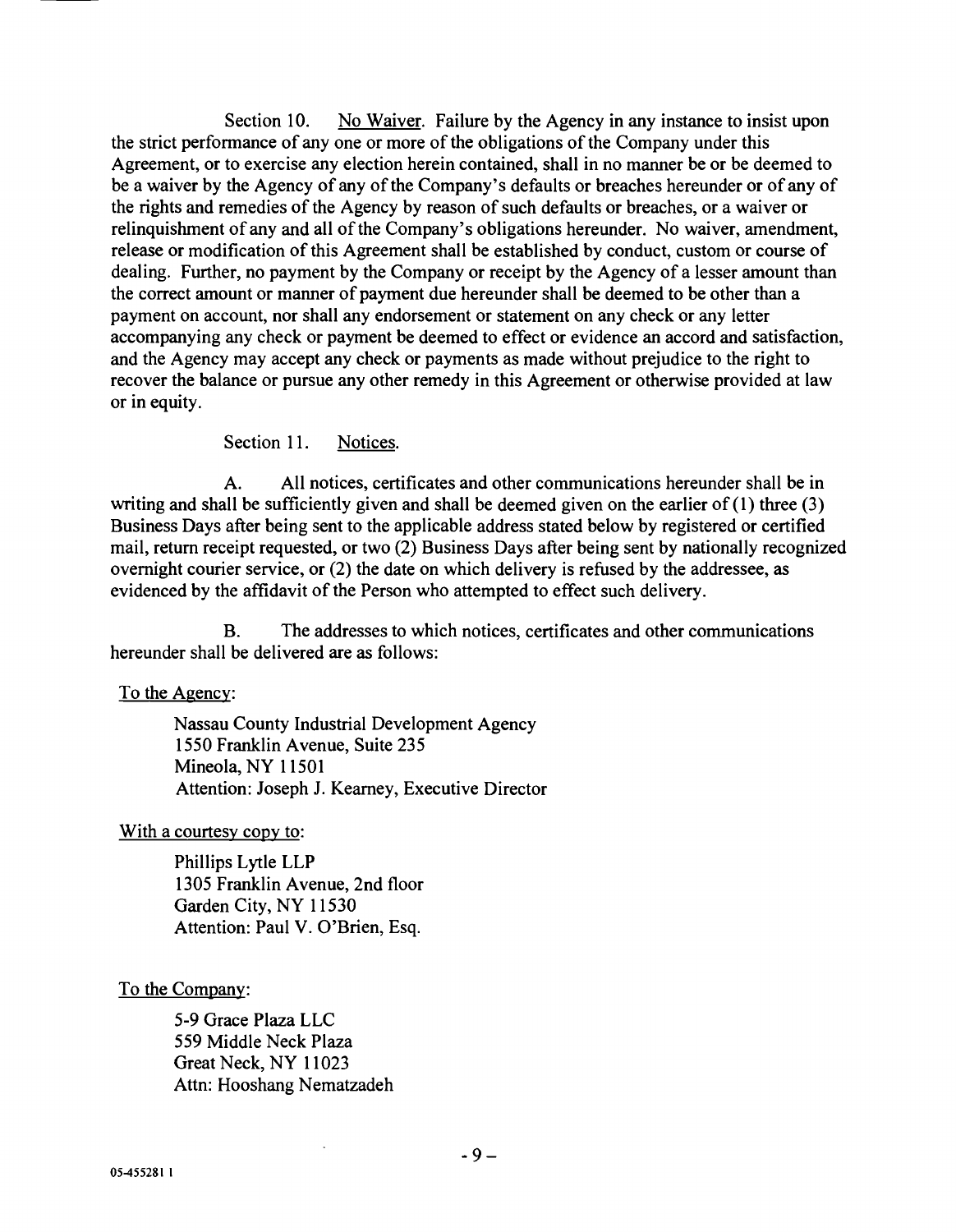### With a courtesy copy to:

Salm Ward Coschignano & Baker, PLLC 333 Earle Ovington Boulevard, Suite 601 Uniondale, NY 11553 Attn: Chris Coschignano, Esq.

Section 12. Change of Address. The Agency or the Company may, by notice given hereunder to each other, designate any further or different addresses to which subsequent notices, certificates or other communications to them shall be sent.

Section 13. Assignment of Agreement. This Agreement shall be binding upon the successors and permitted assigns of the Company but no assignment shall be effective to relieve the Company of any of its obligations hereunder unless expressly authorized and approved in writing by the Agency. The rights and obligations of the Company hereunder may not be assigned except in connection with a permitted assignment of the Company's interest in and to the Lease Agreement. Nothing herein is intended to be for, or to inure to, the benefit of any Person other than the parties hereto, the County and the other Taxing Entities.

Section 14. Independent Agreement. Notwithstanding any other provision of this Agreement, including the recitals hereof, the parties agree that the Lease Agreement executed between the parties thereto shall be a separate and independent document from this Agreement, and irrespective of whether any provision of this Agreement or the entirety hereof shall be held invalid or unenforceable by any court of competent jurisdiction, the Lease Agreement shall be construed, interpreted, and otherwise regarded separate and apart from this Agreement. The parties hereto specifically note that the considerations and terms provided for in this Agreement and provided for in the Lease Agreement are the only considerations and terms for which the parties thereto have executed this Agreement.

Section 15. Invalidity. If any one or more phrases, sentences, clauses or provisions of this Agreement or the entirety hereof shall be declared invalid or unenforceable by any order, decree or judgment of any court of competent jurisdiction, then such phrase, sentence, clause or provision or the entirety of this Agreement shall be deemed to be reformed in such manner as shall be determined by such court, or in the absence of such a determination then in the reasonable judgment of the Agency, to render such phrase, sentence, clause or provision of this Agreement valid and enforceable under applicable law. The parties hereto agree to enter into such documents, agreements and instruments as the Agency reasonably determines are necessary to effect any such reformation. In the event that any one more of the phrases, sentences, clauses or provisions of this Agreement cannot be reformed to comply with applicable law, then this Agreement shall be construed as if such phrase, sentence, clause or paragraph had not appeared in this Agreement.

Section 16. Amendments. This Agreement may not be modified, amended, supplemented, or changed without the written consent of the Agency and the Company.

 $\lambda$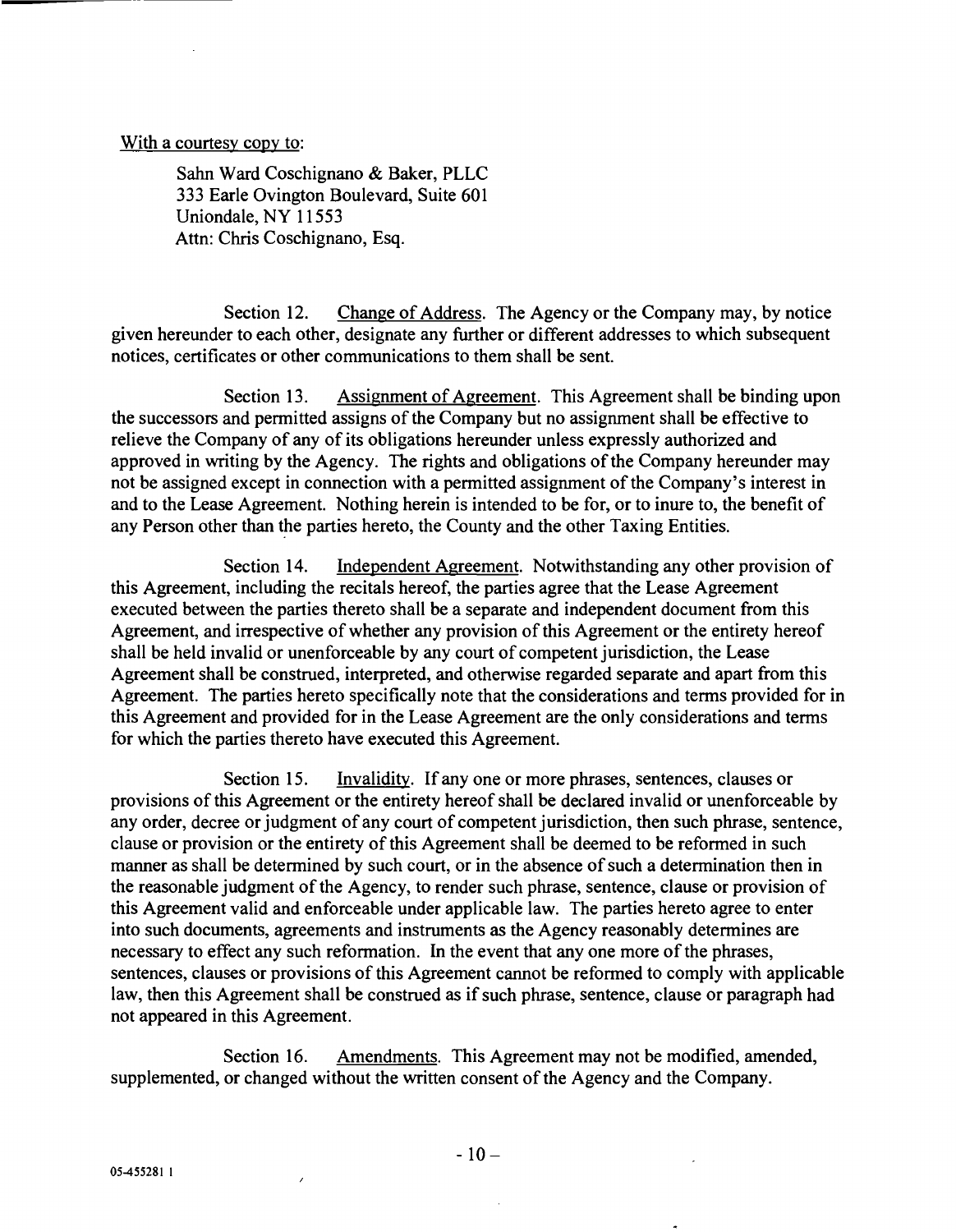Section 17. Prior Agreements. This Agreement constitutes the entire agreement, and supersedes all prior agreements and understandings, whether written or oral, among the parties with respect to the subject matter hereof.

Section 18. Delivery of Agreement. The Agency covenants to use reasonable efforts to deliver to each Taxing Entity a copy of this Agreement within fifteen (15) days after its execution.

Section 19. Counterparts. This Agreement may be executed in several counterparts, each of which shall be an original and all of which shall constitute but one and the same instrument.

## Section 20. Service of Process; Consent to Jurisdiction; Forum.

A. The Company represents that it is subject to service of process in the State of New York and covenants that it will remain so subject so long as the Lease Agreement shall be in effect. If for any reason the Company should cease to be so subject to service of process in the State of New York, the Company hereby designates and appoints, without power of revocation, Chris Coschignano, Esq., c/o Sahn Ward Coschignano & Baker, PLLC, 333 Earle Ovington Boulevard, Suite 601, Uniondale, NY 11553, as agent for service of process, and if such agent shall cease to act or otherwise cease to be subject to service of process in the State of New York, the Secretary of State of the State of New York, as the agents of the Company upon whom may be served all process, pleadings, notices or other papers which may be served upon the Company as a result of any of its obligations under this Agreement; provided, however, that the serving of such process, pleadings, notices or other papers shall not constitute a condition to the Company's obligations hereunder.

B. The Company irrevocably and unconditionally (1) agrees that any suit, action or other legal proceeding arising out of this Agreement or the other Transaction Documents may be brought in the courts of record of the State of New York in Nassau County or the courts of the United States, Eastern District of New York; (2) consents to the jurisdiction of each such court in any such suit, action or proceeding; and (3) waives any objection which it may have to the laying of venue of any such suit, action or proceeding in any of such courts. For such time as the Lease Agreement is in effect, the Company's agents designated above shall accept and acknowledge in the Company's behalf service of any and all process in any such suit, action or proceeding brought in any such court. The Company agrees and consents that any such service of process upon such agents and written notice of such service to the Company in the manner set forth in Section 11 hereof shall be taken and held to be valid personal service upon the Company whether or not the Company shall then be doing, or at any time shall have done, business within the State of New York and that any such service of process shall be of the same force and validity as if service were made upon the Company according to the laws governing the validity and requirements of such service in the State of New York, and waives all claim of error by reason of any such service. Such agents shall not have any power or authority to enter into any appearance or to file any pleadings in connection with any suit, action or other legal proceedings against the Company or to conduct the defense of any such suit, action or any other legal proceeding except as expressly authorized by the Company.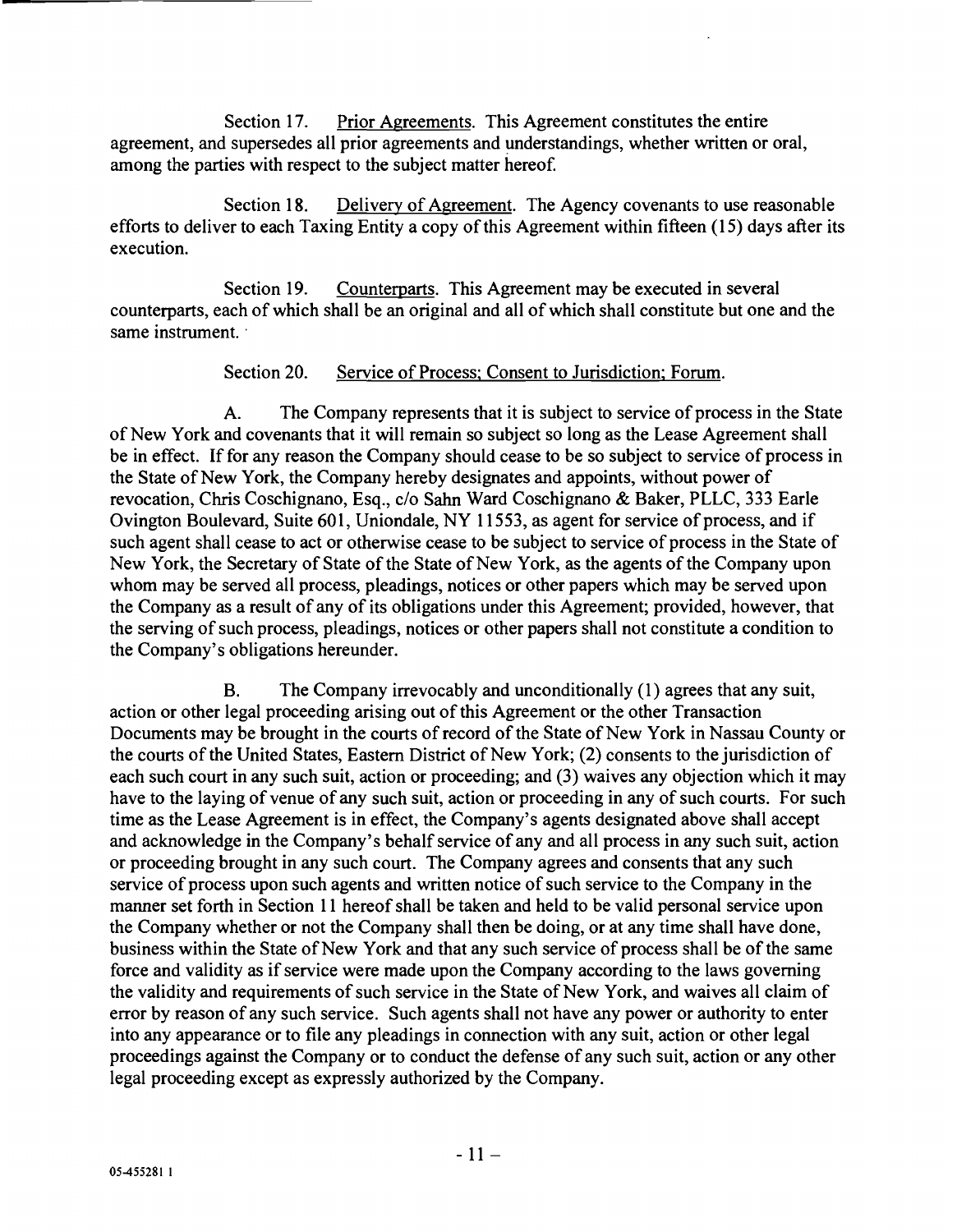Section 21. Applicable Law. This Agreement shall be governed by and construed in accordance with the laws of the State of New York, as the same may be in effect from time to time, without regard to principles of conflicts of laws.

Section 22. Nature of Obligations. This Agreement shall remain in full force and effect until each and every one of the PILOT Obligations shall have been irrevocably paid in full and all other obligations of the Company under this Agreement shall have been paid and performed in full.

If the Company consists of more than one (1) Person, the obligations of the Company under this Agreement shall be joint and several.

Section 23. Indemnification. The Company agrees to indemnify, defend (with counsel selected by the Agency) and hold harmless the Agency and its officers, members, agents (other than the Company), attorneys, servants and employees, past, present and future, against any liability arising from any default by the Company in performing its obligations hereunder or any expense incurred hereunder, including, without limitation, any expenses of the Agency and attorneys' fees and expenses

[Remainder of this page intentionally left blank]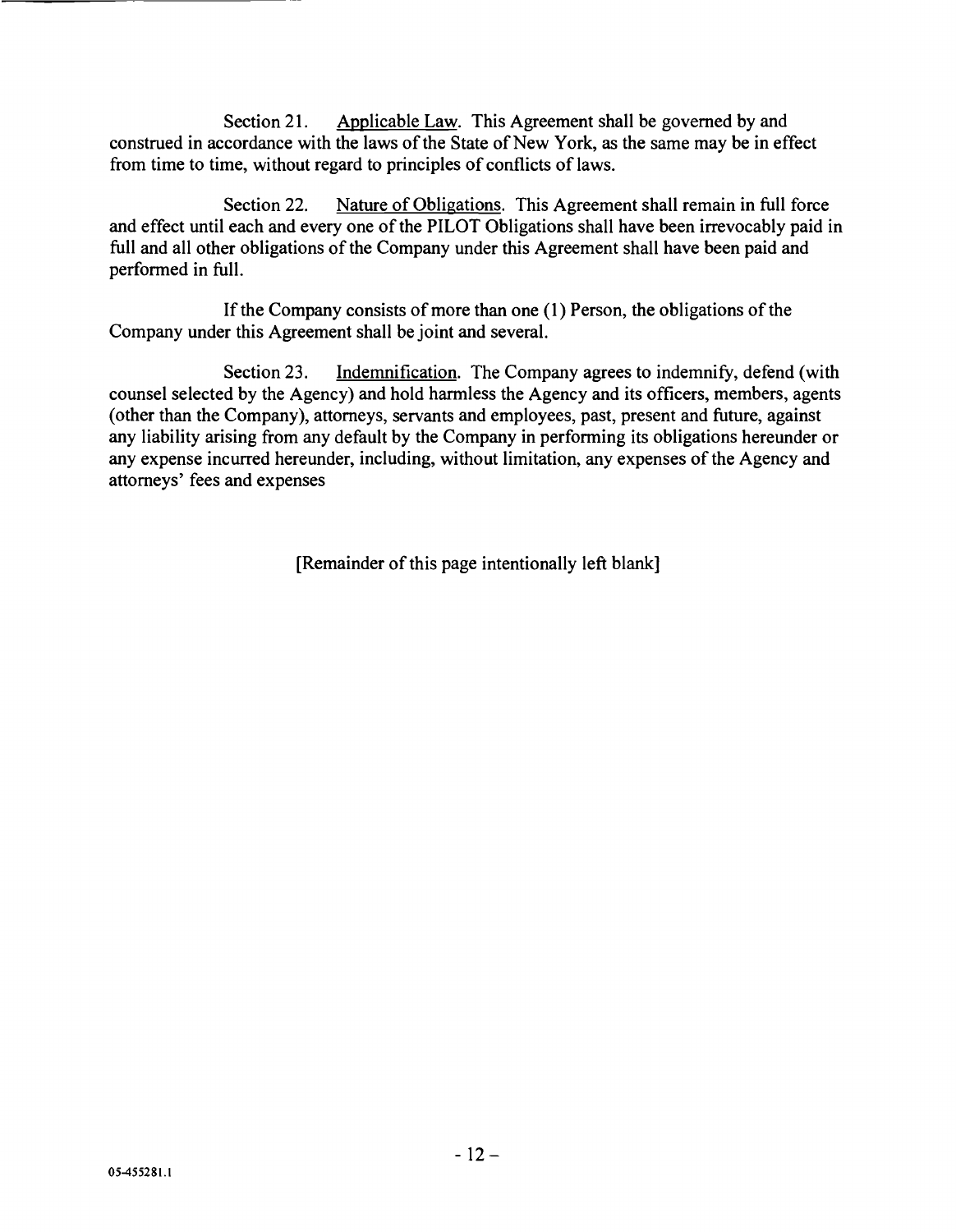IN WITNESS WHEREOF, the parties hereto have executed this Agreement as of the date first above written.

 $\mathcal{A}$ 

NASSAU COUNTY INDUSTRIAL DEVELOPMENT AGENCY By Namel Joseph J. Kearney Tit $\psi$ : Executive Director

5-9 GRACE PLAZA By Alig Name: o shang Nematzadeh

Title: Managing Member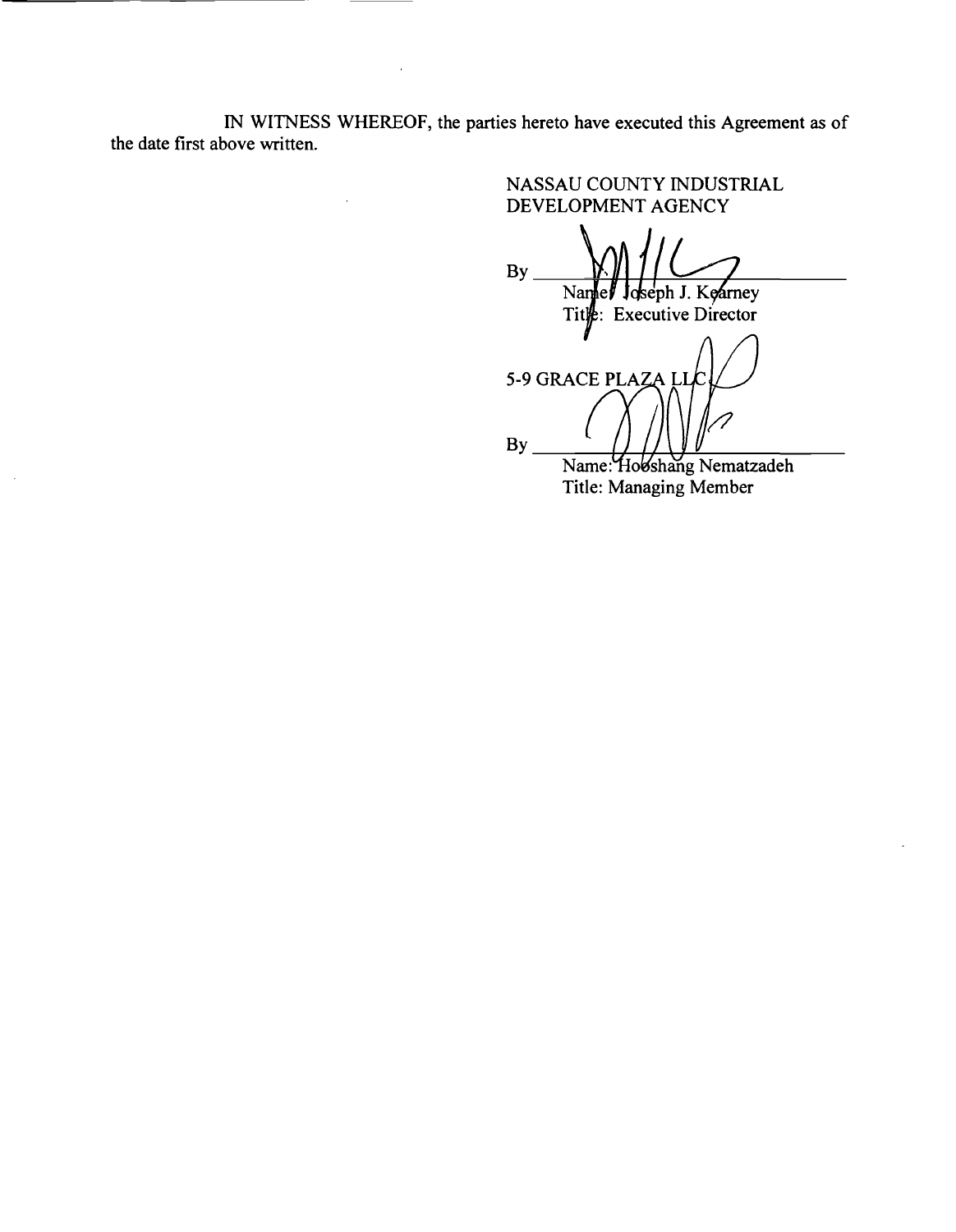## STATE OF NEW YORK  $:$  SS $.$ : COUNTY OF NASSAU

On the  $14L$  day of April, 2015, before me, the undersigned, a Notary Public in and or said State, personally appeared Joseph J. Kearney, personally known to me or proved to me on the basis of satisfactory evidence to be the individual whose name is subscribed to the within instrument and acknowledged to me that he executed the same in his capacity, and that by his signature on the instrument, the individual executed the instrument.

Notary Public

**STATE OF NEW YORK** )  $:$  SS.: COUNTY OF NASSAU j  $\sim$ 

Paul Vincent O'Brien Notary Public, State of New York Qualified in Nassau County Commission Expires March 30, 2019

NASSAU (a)<br>On the  $\int \int$  day of April, 2015, before me the undersigned, a Notary Public in and for said State, personally appeared Hooshang Nematzadeh, personally known to me or proved to me on the basis of satisfactory evidence to be the individual whose name is subscribed to the within instrument and acknowledged to me that he executed the same in his capacity, and that by his signature on the instrument, the individual executed the instrument.

Notary Public

E VICKY KHYONERIS<br>NOTARY PUBLIC, State of New York<br>No 01KR6089084 Qualified in Nassau County Commission Expires March 17, <sup>2019</sup>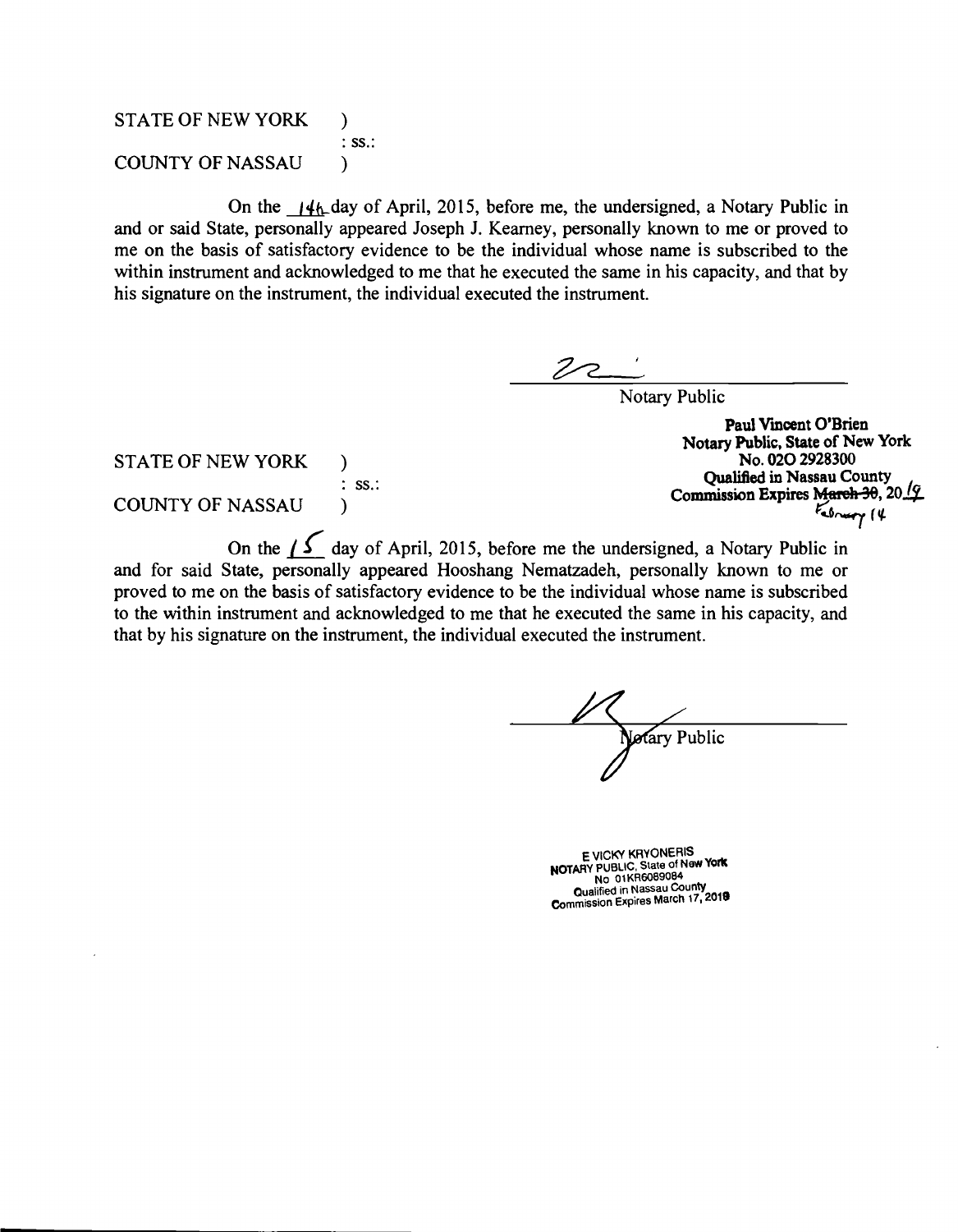#### SCHEDULE A

#### DESCRIPTION OF THE LAND

ALL THAT CERTAIN PLOT, PIECE OR PARCEL OF LAND, SITUATE, LYING AND BEING IN THE INCORPORATED VILLAGE OF GREAT NECK PLAZA, COUNTY OF NASSAU AND STATE OF NEW YORK, KNOWN AND DESIGNATED ON A CERTAIN MAP ENTITLED "MAP OF PART OF THE D.T. SMITH FARM, NOW PROPERTY OF LILLIUS GRACE AT GREAT NECK, S.L. MITCHELL, SURVEYOR" AND FILED IN THE OFFICE OF THE CLERK OF THE COUNTY OF QUEENS DECEMBER 23, 1889 AS MAP NO. 266 AS AND BY LOT NUMBER 21 AND LOT NUMBER 22, EXCEPTING FROM THE ABOVE DESCRIBED PREMISES FIVE (5) FEET MORE OR LESS TAKEN FROM THE FRONT OF SAID PREMISES AND CONVEYED TO THE TOWN OF NORTH HEMPSTEAD BY DEED RECORDED IN THE NASSAU COUNTY CLERK'S OFFICE IN LIBER 1174 OF DEEDS AT PAGE 443, FOR THE WIDENING OF GRACE AVENUE.

BEING MODERNLY DESCRIBED BY METES AND BOUNDS DESCRIPTION AS FOLLOWS:

BEGINNING ON A POINT ON THE NORTHERLY LINE OF GRACE AVENUE (AS WIDENED) SAID POINT BEING 161.28 FEET WESTERLY FROM THE INTERSECTION OF THE WESTERLY LINE OF BOND STREET AND THE NORTHERLY LINE OF GRACE AVENUE AS MEASURED ALONG THE NORTHERLY LINE OF GRACE AVENUE;

RUNNING THENCE WESTERLY ALONG THE NORTHERLY LINE OF GRACE AVENUE A DISTANCE OF 100.80 FEET TO A POINT;

THENCE NORTHERLY AT AN INTERIOR ANGLE OF 82° 45' 44" A DISTANCE OF 192.36 FEET TO A POINT;

THENCE EASTERLY AND AT RIGHT ANGLES TO LAST DESCRIBED COURSE A DISTANCE OF 100.00 FEET TO A POINT;

THENCE SOUTHERLY AND AT RIGHT ANGLES TO THE LAST DESCRIBED COURSE A DISTANCE OF 179.66 FEET TO A POINT ON THE NORTHERLY LINE OF GRACE AVENUE, BEING THE POINT AND PLACE OF BEGINNING.